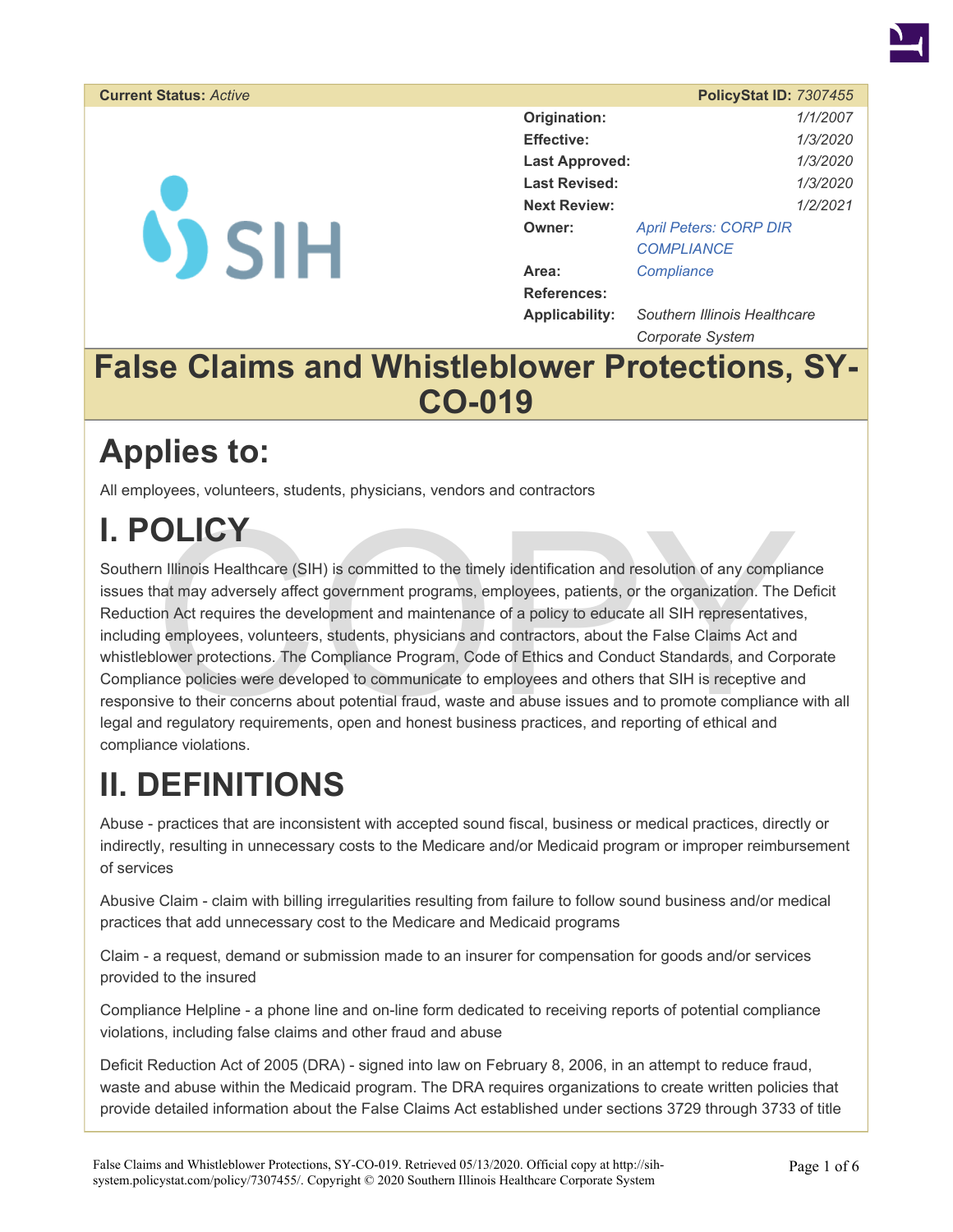31, United States Code, administrative remedies for false claims and statements established under chapter 38 of title 31, United States Code, state laws pertaining to penalties and whistleblower protections, and organizational efforts to detect and prevent fraud, waste and abuse.

False Claim - fraudulent or abusive claim, including but not limited to request for payment for services not provided, coding irregularities or billing errors due to a failure to follow sound business practices

Fraud - knowingly and willfully executing or attempting to execute a scheme to defraud any health care benefit program or to obtain, by means of false or fraudulent pretenses, representations, or promises, any of the money or property owned by, or under the custody or control of, any health care benefit program, in connection with the delivery of or payment for health care benefits, items or services

Fraudulent Claim - claim for which services were not provided or the services provided were different from those on the claim; fraud involves an intentional deception or misrepresentation that could result in an unauthorized benefit to someone or to an entity

Knowingly, knows or has reason to know - for purposes of establishing liability under False Claims laws, means that a person, with respect to a claim or statement, has actual knowledge that a claim or statement is false, fictitious or fraudulent; acts in deliberate ignorance of the truth or falsity of the claim or statement; or acts in reckless disregard of the truth or falsity of the claim or statement

Retaliation - any negative action taken against an individual specifically for reporting a compliance violation. Actual harm to the reporting individual is not necessary for the action to be considered retaliation

tion - any negative action taken against an individual specifically for reporting a compliance violar harm to the reporting individual is not necessary for the action to be considered retaliation on of Corporate Compliance Violation of Corporate Compliance Program - an action, process, or behavior that results in a violation of or is contrary to federal law, rules, or regulations; state law, rules, or regulations; federal, state, and private payor healthcare program requirements; SIH's Corporate Compliance Plan; SIH policy; or SIH's Code of Ethics

Whistleblower - an individual who possesses and comes forward with information regarding possible false claims

## **III. RESPONSIBILITIES**

- 1. Corporate Compliance Officer
	- 1. Maintains an open door policy and the Compliance Helpline to allow individuals to report actual or perceived violations of the Corporate Compliance Program
	- 2. Acts upon reports of actual or perceived compliance violations, including reports of retaliation against individuals, promptly and in an appropriate manner
	- 3. Collaborates with Human Resources to investigate potential retaliation and advise the manager on disciplinary action
	- 4. Conducts audits, investigations and annual risk assessment to prevent, detect and resolve any instances of non-compliance with federal and state law, including fraud, waste or abuse
	- 5. Maintains and updates False Claims Act information in the SIH employee handbook and training materials
- 2. Employees
	- 1. Promptly report actual or perceived violations of the Corporate Compliance Program, including fraud, waste and abuse, to management, the Corporate Compliance Officer, or Compliance Helpline
	- 2. Promptly report acts of retaliation against an individual for reporting a compliance violation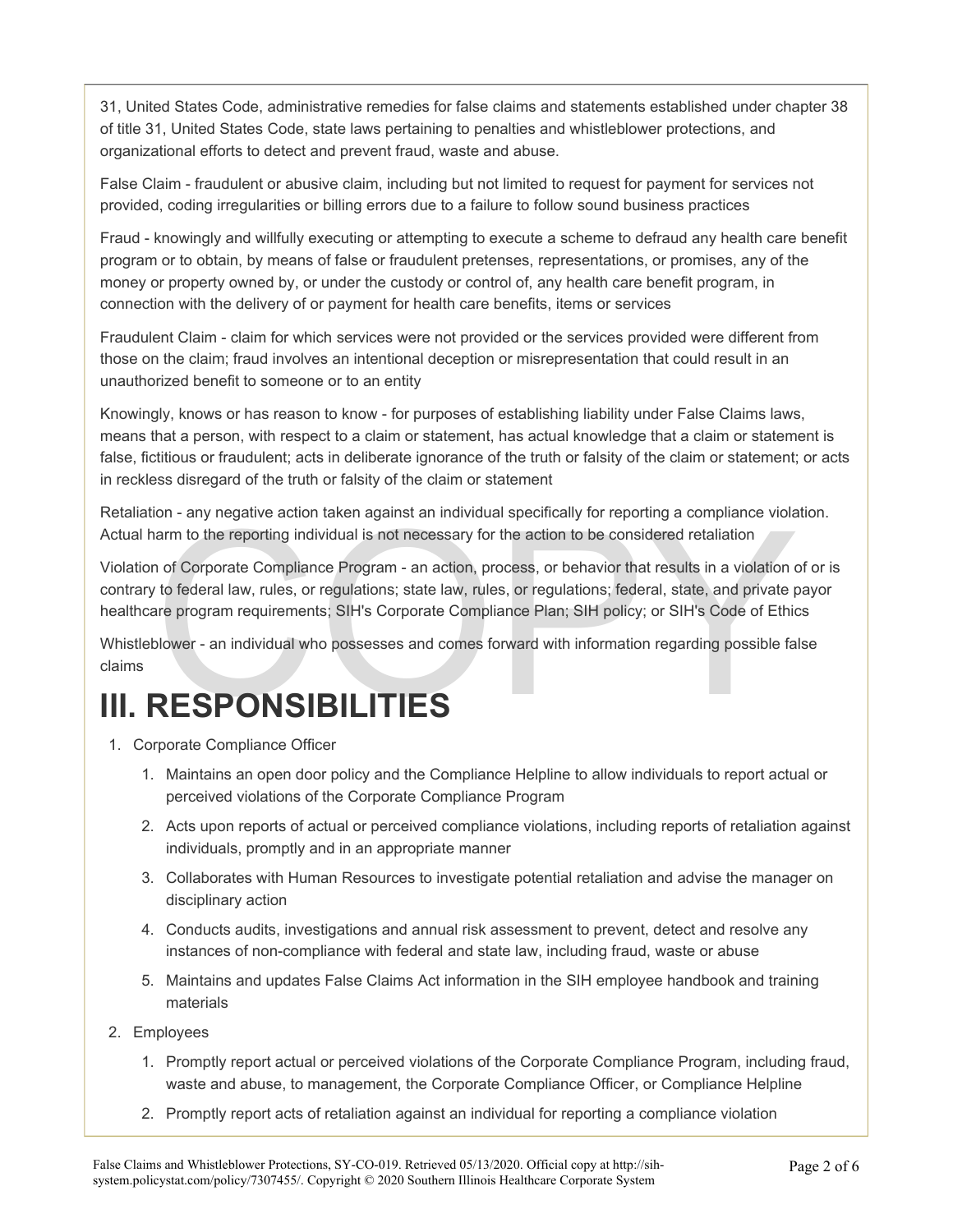- 3. Managers/Supervisors
	- 1. Maintain an "open-door policy" and take measures that encourage the reporting of compliance violations
	- 2. Promptly report actual or alleged violations of the Corporate Compliance Program, including fraud, waste and abuse, to the Compliance Officer
	- 3. Implement and maintain policies and procedures to reduce the likelihood of fraud, waste, and abuse
	- 4. Promptly report acts of retaliation against an individual for reporting a compliance violation to the Compliance Officer

### **IV. EQUIPMENT/MATERIALS**

#### N/A

## **V. PROCEDURE**

- 1. False Claims Acts
	- 1. Federal
		- when the government noticed that companies were selling faulty war supplies to the Unior Army.<br>
		1. Today this Act exists to fight fraudulent, abusive or false claims, including those sub to the Medicare and Medicaid progra A. The federal False Claims Act (FCA) (31 U.S.C. §3729 et seq.) has existed since the Civil War, when the government noticed that companies were selling faulty war supplies to the Union Army.
			- 1. Today this Act exists to fight fraudulent, abusive or false claims, including those submitted to the Medicare and Medicaid programs.
			- B. In general, the False Claims Act prohibits any person from submitting a false claim for payment or approval under a federally funded contract or program.
	- 2. Illinois
		- A. The false claims act in Illinois is entitled Whistleblower Act (740 ILCS 175/1, et seq.).
			- 1. Like the False Claims Act, this Act does not apply to claims made under the Illinois Income Tax Act but covers fraud involving any state funded contract or program.
			- 2. Also, the Public Assistance Fraud Act (305 ILCS 5/8A-1, et seq.) makes it a Class 4 felony to make false statements "relating to health care delivery."
- 2. Administrative Remedies and Penalties
	- 1. Federal
		- A. Under the False Claims Act, anyone who knowingly submits or causes the submission of false claims to the government is liable for damages of up to three times the erroneous payment, plus civil penalties of \$11,463 to \$22,927 per false claim [28 C.F.R. Section 85.5 (2018); 31 U.S.C. Section 3729(a)].
	- 2. Illinois
		- A. Under the Illinois Whistleblower Act, anyone who knowingly makes, uses, or causes to be made or used, a false record or statement to get a false or fraudulent claim paid is liable to the State for a civil penalty of not less than \$5,500 and not more than \$11,000, plus three times the amount of damages sustained by the State (740 ILCS 175, et seq.).
		- B. The Public Assistance Fraud Act allows the State to recover any excess payments along with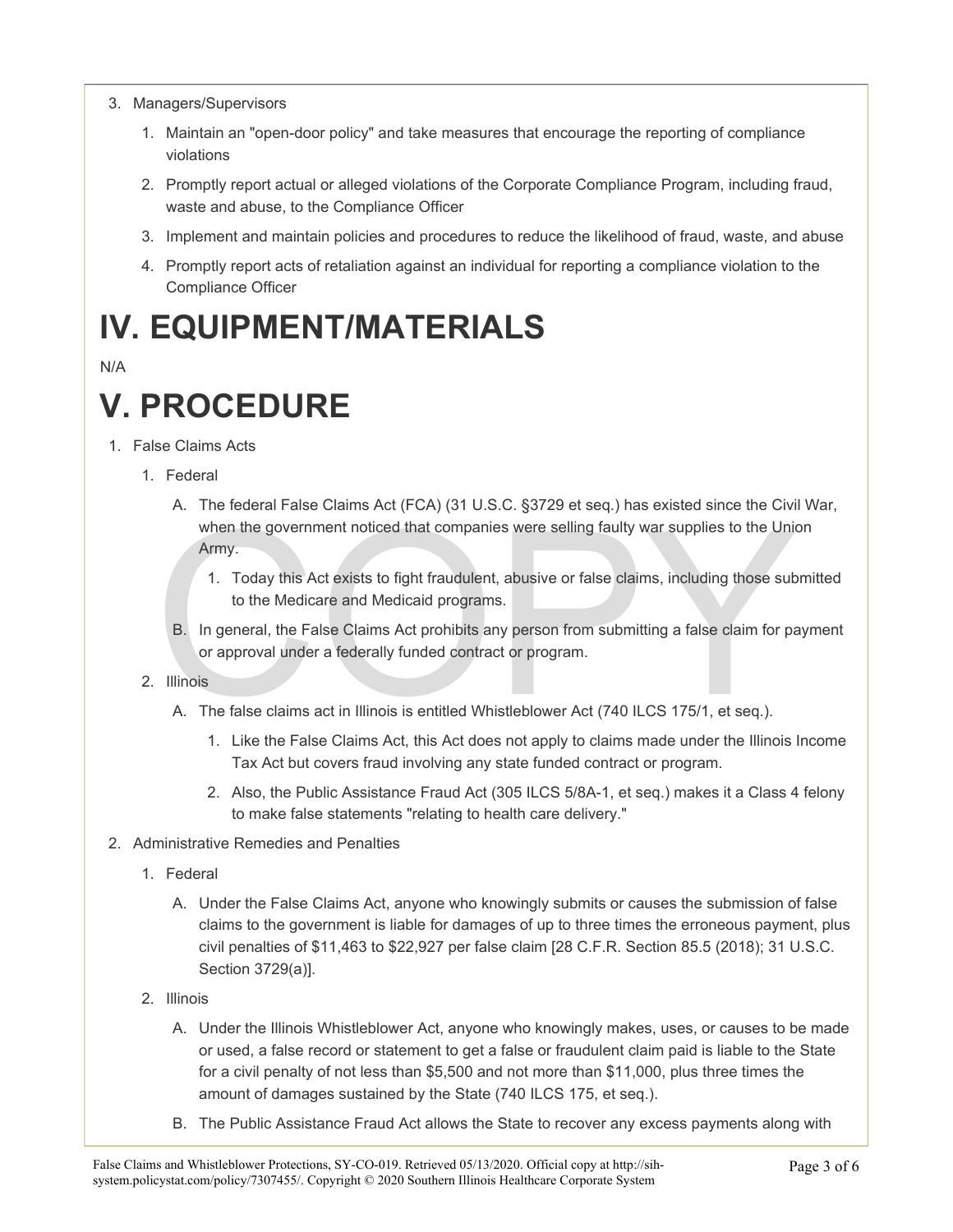interest and other penalties, including possible prohibition from participation in any state health plans.

- C. The Insurance Claims Fraud Prevention Act (740 ILCS 92/5 et seq.) allows the State, an insurer or a private individual to bring an action against anyone that makes a false claim, causes a false claim to be made against an insurer or a self-insured entity or against anyone who offers or pays any remuneration to induce any person to procure clients or patients to obtain services or benefits under a contract of insurance.
- 3. Whistleblower
	- 1. Federal
		- A. A private individual, who possesses and comes forward with information regarding false claims, may bring an action in federal court on behalf of the government and sue those entities that engaged in the fraud.
			- 1. This is called a "qui tam" suit, and the individual who brings it to court is known as the whistleblower or "relator".
			- 2. Depending upon the outcome of their investigation, the government then decides whether to join the whistleblower in prosecuting the case.
			- 3. If the case is successful, the whistleblower may share in the recovery.
	- 2. Illinois
		- A. Any person (or whistleblower) may bring a civil action for a false claim.
		- B. The State may elect to intervene and proceed with the action, or the action may be dismissed if the court and the Attorney General give written consent.
- or the case is successian, the winstechower may share in the receivery.<br>
A. Any person (or whistleblower) may bring a civil action for a false claim.<br>
B. The State may elect to intervene and proceed with the action, or the C. If the State proceeds with the action, the whistleblower may receive a percentage of the proceeds of the action or settlement of the claim, depending upon the extent to which the person contributed to the prosecution of the action.
- 4. Protections for Whistleblowers
	- 1. Federal and Illinois
		- A. The False Claims Act and the Illinois Whistleblower Act (740 ILCS 174/1 et seq.) provide a remedy for whistleblowers who are discharged, demoted, suspended, threatened, harassed or in any other manner discriminated against in the terms and conditions of employment by his or her employer in retaliation for filing a qui tam lawsuit or for disclosing information to a government or law enforcement agency, where the employee has reasonable cause to believe that the information discloses a violation of a State or federal law, rule, or regulation.
		- B. Under the Illinois False Claims Act, if the court finds a whistleblower was terminated or otherwise mistreated for filing a qui tam lawsuit, the employee is entitled to reinstatement at the same level, two times the back pay owed plus interest, and other compensation, such as attorney's fees [740 ILCS 175/4(g)].
		- C. Under the Illinois Whistleblower Act, if an employer takes any action against an employee in violation of the act, the employee may be entitled to the following relief:
			- 1. Reinstatement with the same seniority status that the employee would have had, but for the violation
			- 2. Back pay, with interest; and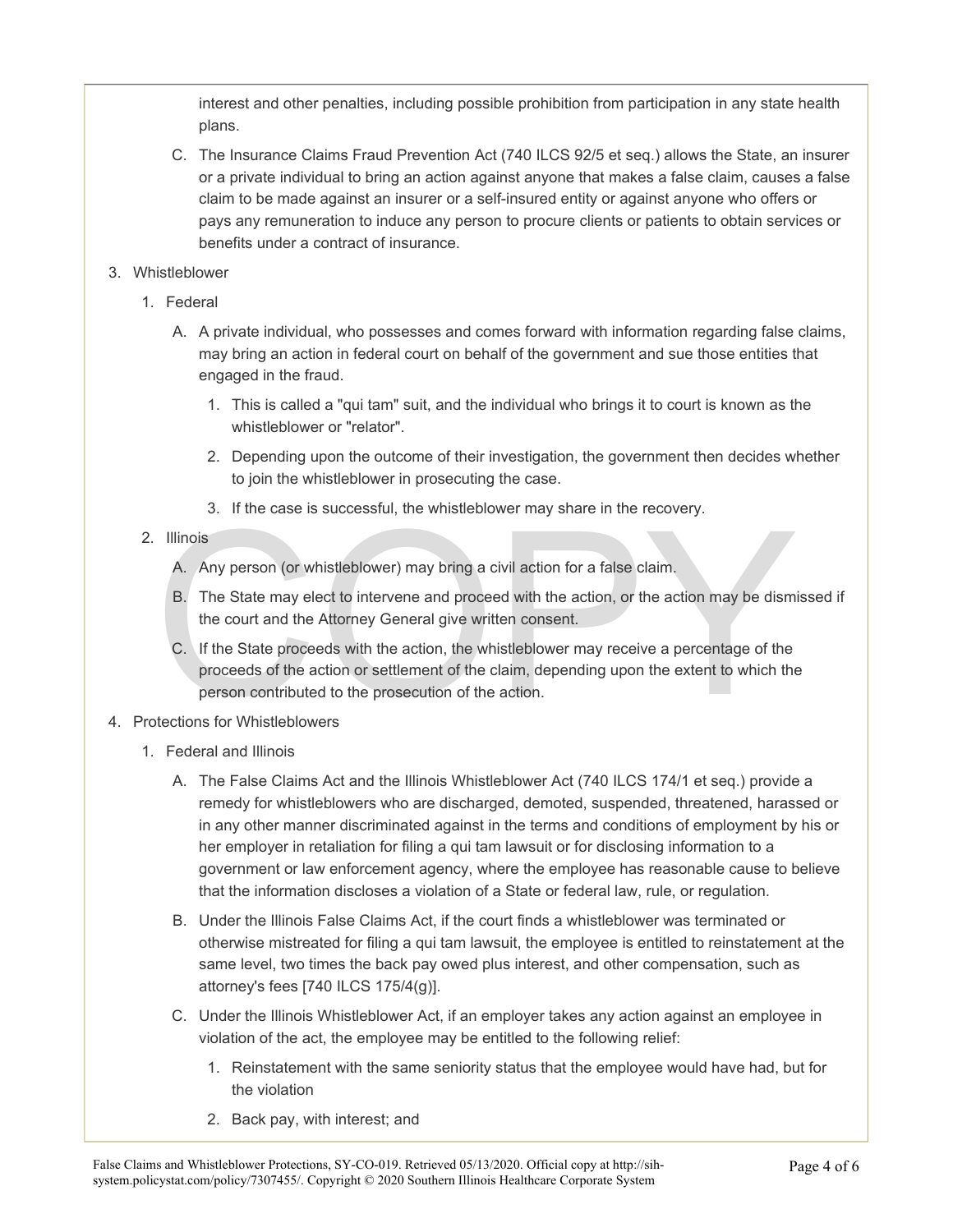- 3. Compensation for any damages sustained as a result of the violation, including litigation costs, expert witness fees, and reasonable attorney's fees (740 ILCS 174/30)
- 2. SIH Policy for Non-Retaliation
	- A. SIH has a strict non-retaliation policy for individuals wishing to report compliance violations, including suspected fraud, waste and abuse.
	- B. Any retaliation against an individual for reporting in good faith an actual or perceived compliance violation is a violation of the Compliance Program and results in disciplinary action.
	- C. For more information, see policy SY-CO-005: Non-Retaliation for Reporting Compliance Violations.
- 5. SIH Efforts to Prevent and Detect Fraud, Waste and Abuse
	- 1. Compliance Program
		- A. The Corporate Compliance Program was developed in 1999 to assist in establishing a culture within SIH that promotes the prevention, detection, and resolution of instances of conduct that do not conform to federal and state law.
		- B. The following elements of the Compliance Program reduce the potential for fraud and abuse:
			- 1. Auditing and Monitoring
		- a. The Compliance Department conducts an annual risk assessment to identify a<br>prioritize risk areas to be audited and/or monitored and performs audits in orde<br>prevent or detect fraud, waste, or abuse, particularly with reg a. The Compliance Department conducts an annual risk assessment to identify and prioritize risk areas to be audited and/or monitored and performs audits in order to prevent or detect fraud, waste, or abuse, particularly with regard to the claims development and submission process.
			- 2. Compliance Helpline
				- a. Open lines of communication are essential to the prevention and detection of fraud, waste, and abuse.
				- b. The Compliance Department maintains a confidential, web-based intranet reporting form and a toll-free number for any person to call with questions or concerns related to compliance with internal or external policies, laws or regulations.
				- c. All reports to the Compliance Helpline are followed up by the Compliance Department.
				- d. For more information, see policy SY-CO-004: Compliance Helpline. Employees may use the Compliance Helpline without fear of retaliation, as noted in section 4.2 above.
			- 3. Education
				- a. The Compliance Department provides training for workforce members on elements of the Compliance Program, including fraud and abuse detection and prevention.
- 6. Reporting Fraud and Abuse Concerns
	- 1. If an employee has knowledge of an actual or potential compliance violation, he/she reports the information to his/her supervisor, the Compliance Department, or the Compliance Helpline immediately.
		- A. Failure to do so may result in disciplinary action.
		- B. See policy SY-HR-401: Improvement Counseling.
	- 2. Any person who is not an employee of SIH may also use the Compliance Helpline.